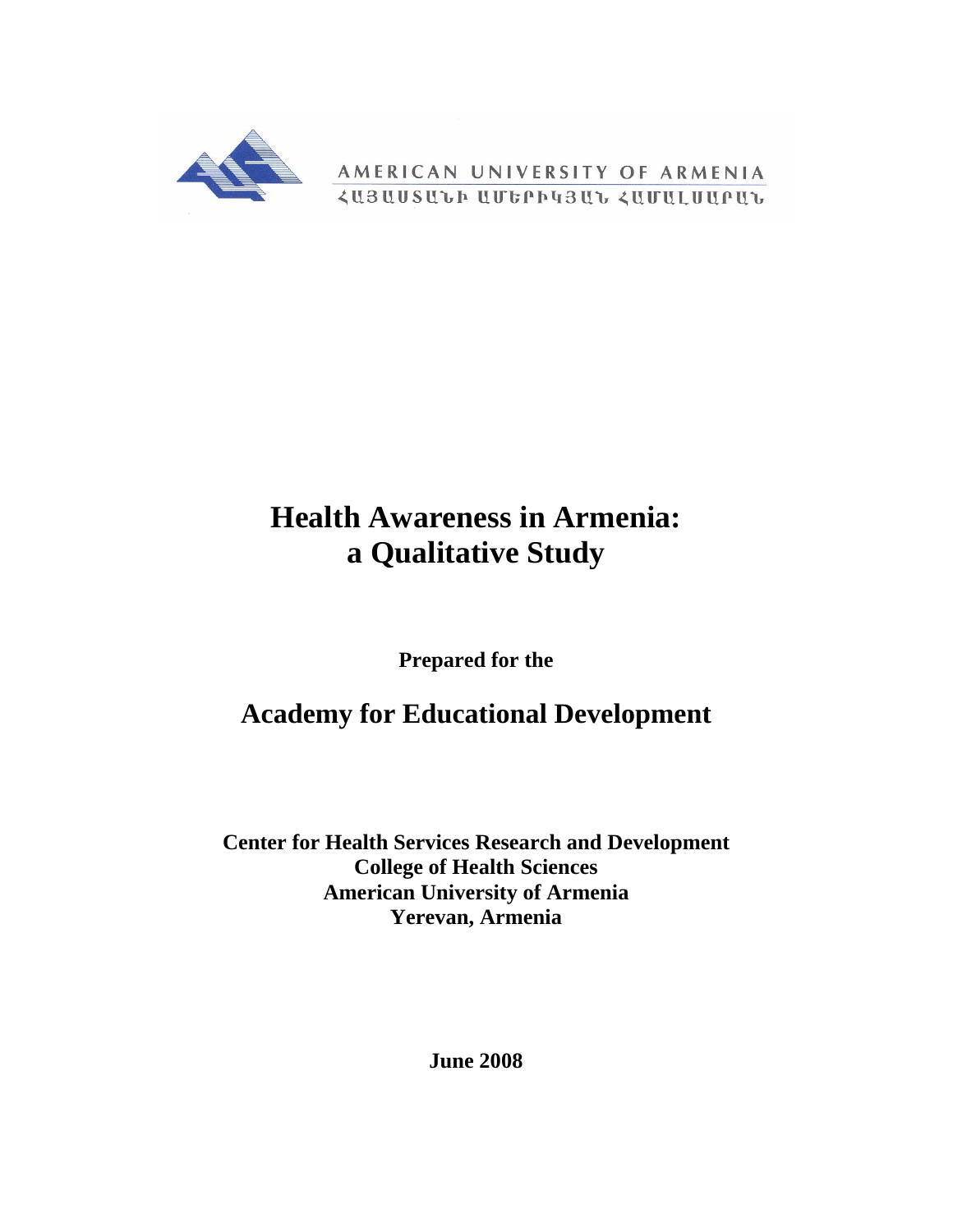## **Prepared by**

## **Yelena Amirkhanyan, MD, MPH Project Manager**

**Contributors:** 

**Varduhi Petrosyan, MS, PhD Director Hripsime Martirosyan, MD, MPH Project Associate Tigran Avetisyan, MD, MPH Project Associate Vardan Aznavuryan, MD, MPH Project Associate** 

**Center for Health Services Research and Development Yerevan, Armenia, 2008**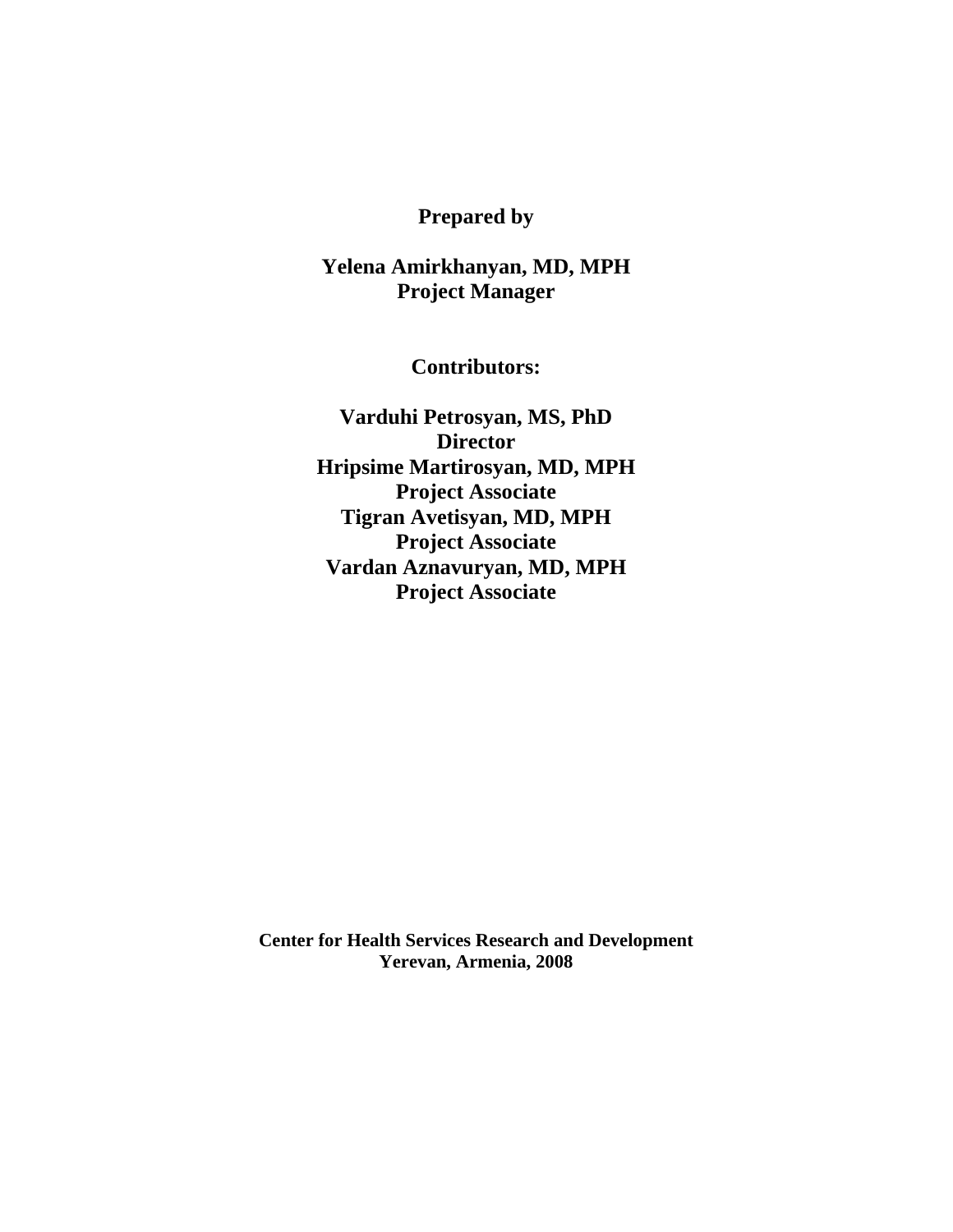## **Table of contents**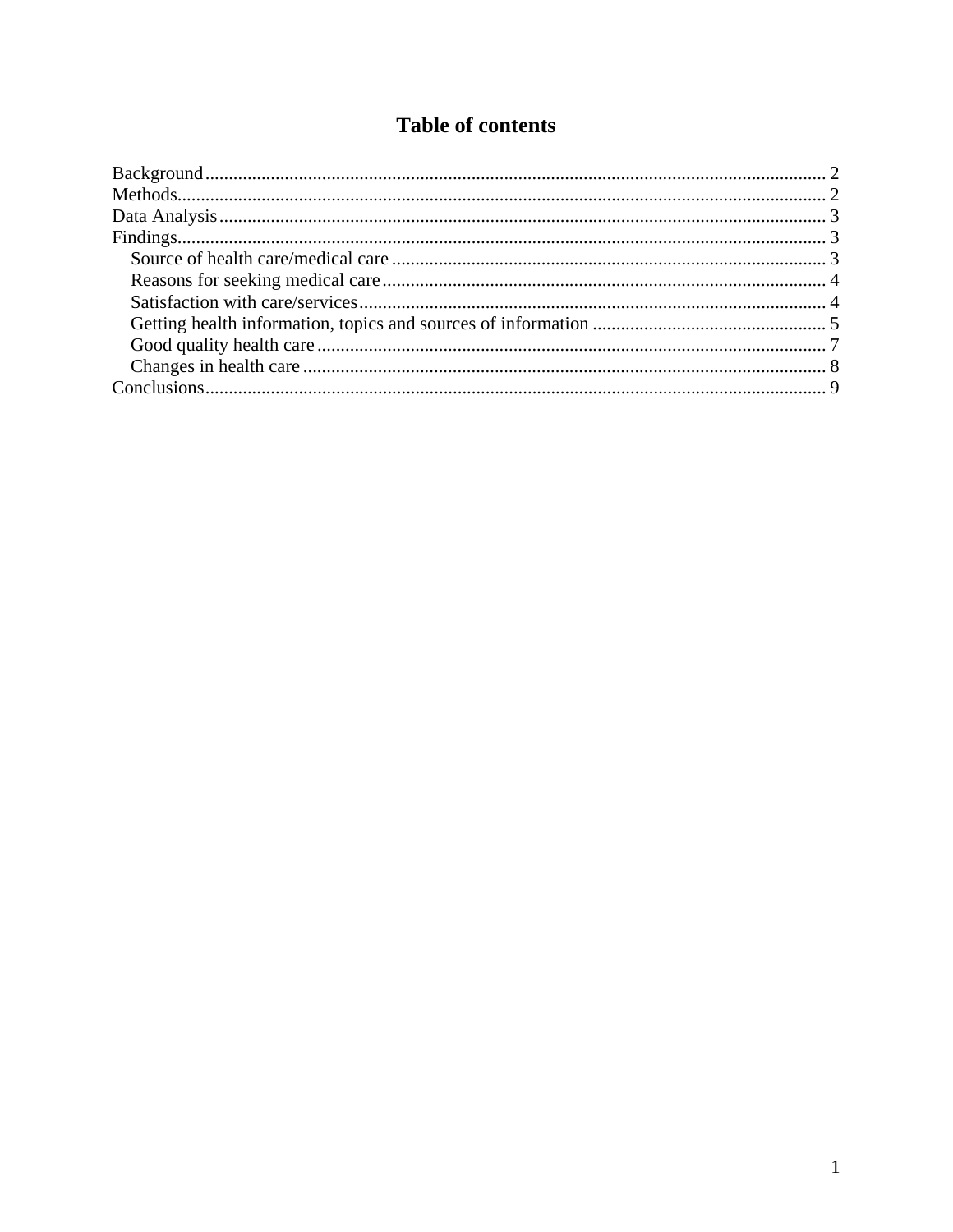## **Background**

In June 2008, the Academy for Educational Development (AED) contracted the Center for Health Services Research and Development (CHSR) at the American University of Armenia (AUA) to conduct a series of focus group discussions (FGD) as a part of the review being conducted by USAID in three countries: Kyrgyzstan, Albania, and Armenia. The purpose of this review was to determine ways in which USAID can help the governments of different countries to promote better awareness about health care, prevention and the health services available.

## **Methods**

The semi-structured FGD guide was provided by the AED. The CHSR team translated it into Armenian and pre-tested with two focus groups: women aged 20-40 and over 40 years old. After the pre-test, minor modifications were made and two questions were added regarding participants' awareness about most recent public education campaigns and about the best information channels to reach large group of population. The average duration of FGDs was about 45 minutes.

The FGD participants were selected in accordance with the AED requirements:

- People who have used the health care system in the last year
- Public users vs. private users
- Urban/rural
- Sex and age variables
	- a. 1 male groups urban age 20-40
	- b. 1 male groups urban age  $40+$
	- c. 1 female group urban age 20-40
	- d. 1 female group urban age 40+
	- e. 1 male groups rural age 20-40
	- f. 1 male groups rural age  $40+$
	- g. 1 female group rural age 20-40
	- h. 1 female group rural age 40+

## **Results**

As summarized in Table 1, a total of eight FGDs were conducted with people who used health care services during the last one year.

| Group type         | Urban: Yerevan      | Rural: Village A    | Rural: Village B    |
|--------------------|---------------------|---------------------|---------------------|
|                    | (# of participants) | (# of participants) | (# of participants) |
| Men 20-40          |                     |                     |                     |
| Men $40+$          | 13                  |                     |                     |
| <b>Women 20-40</b> |                     |                     |                     |
| Women $40+$        |                     |                     |                     |

FGDs with urban population took place in Yerevan, at the AUA building. FGDs with rural men took place in village A (about 25 km from the capital Yerevan) and with rural women in village B (about 80 km from the capital). The specific names of villages are not provided to protect the confidentiality of the participants as well as the health providers serving those rural communities.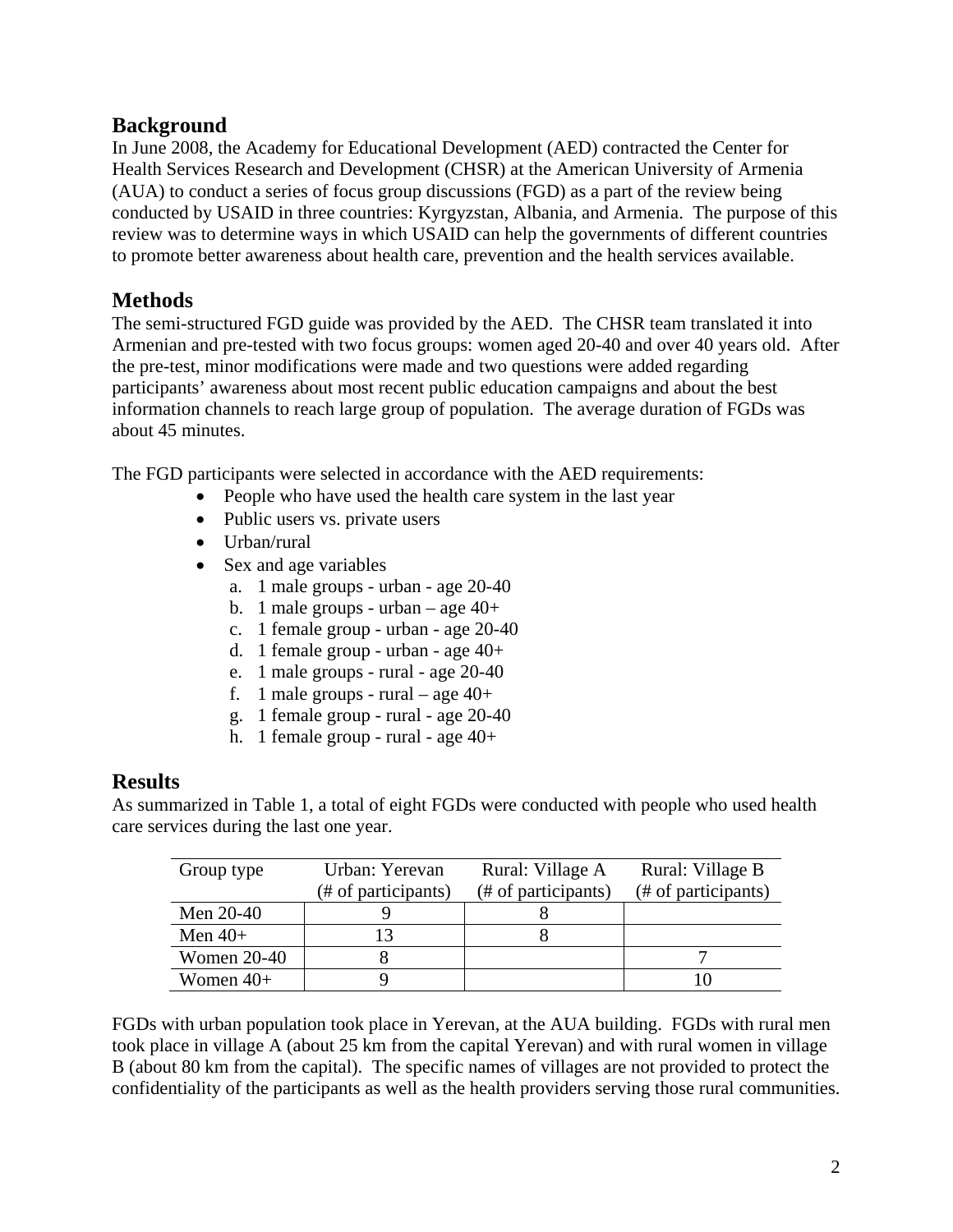The CHSR staff arranged all the FGDs with rural population in the village major buildings. Refreshments were provided during all FGDs to create an atmosphere for active and informal discussion. All FGD participants received incentives at the end of the discussions as a sign of appreciation for their participation.

Trained CHSR moderators (one female and one male) facilitated the sessions and trained note takers (one female and one male) took notes during the discussion. Prior to starting the FGDs the participants completed a brief socio-demographic questionnaire. No personal data about the participants, such as last name, social security number, passport number, or other, were collected. At the beginning of all FGDs the moderators informed the participants about the general goal of the study, about voluntary nature of their participation and assured anonymity and confidentiality of their participation. After getting permission from FGD participants, the discussions were audio recorded on a digital recorder. All FGDs were conducted in Armenian.

## **Data Analysis**

Note takers took detailed notes on the content of FGDs and captured non-verbal cues. Later they transcribed the discussions and translated into English. The audio recordings of the discussions were used to verify and expand the written notes. The findings based on the analysis of the expanded notes are presented below.

## **Findings**

#### *Source of health care/medical care*

When asked about the source of health care, most of the urban participants, both men and women, particularly the younger ones, mentioned that they prefer applying to a doctor that they are familiar with, rather than going to a polyclinic. Many younger participants, both men and women, mentioned that they apply to the polyclinic mainly for administrative reasons (e.g., sick leave). Majority of younger women agreed that they do not trust the polyclinic physicians, at the same time some of them were satisfied with the district pediatricians from their polyclinics. Some of the older age men and women participants mentioned that they apply to their district policlinic doctor/family physician and that they trust them.

One of the older urban men participants mentioned calling emergency service/ambulance in severe cases.

**"I apply to the polyclinic only for administrative reasons; I do not trust the quality of their care very much."** 

**"I do not apply to our district therapist, I do not trust her. I apply to my personal doctor in case of having health problems. I have changed my kid's pediatrician. I do not trust our district pediatrician and I take my child to another polyclinic's pediatrician for checkups; I rely on her very much."** 

Almost all participants, both men and women, agreed that in case of serious health problems they apply directly to hospitals.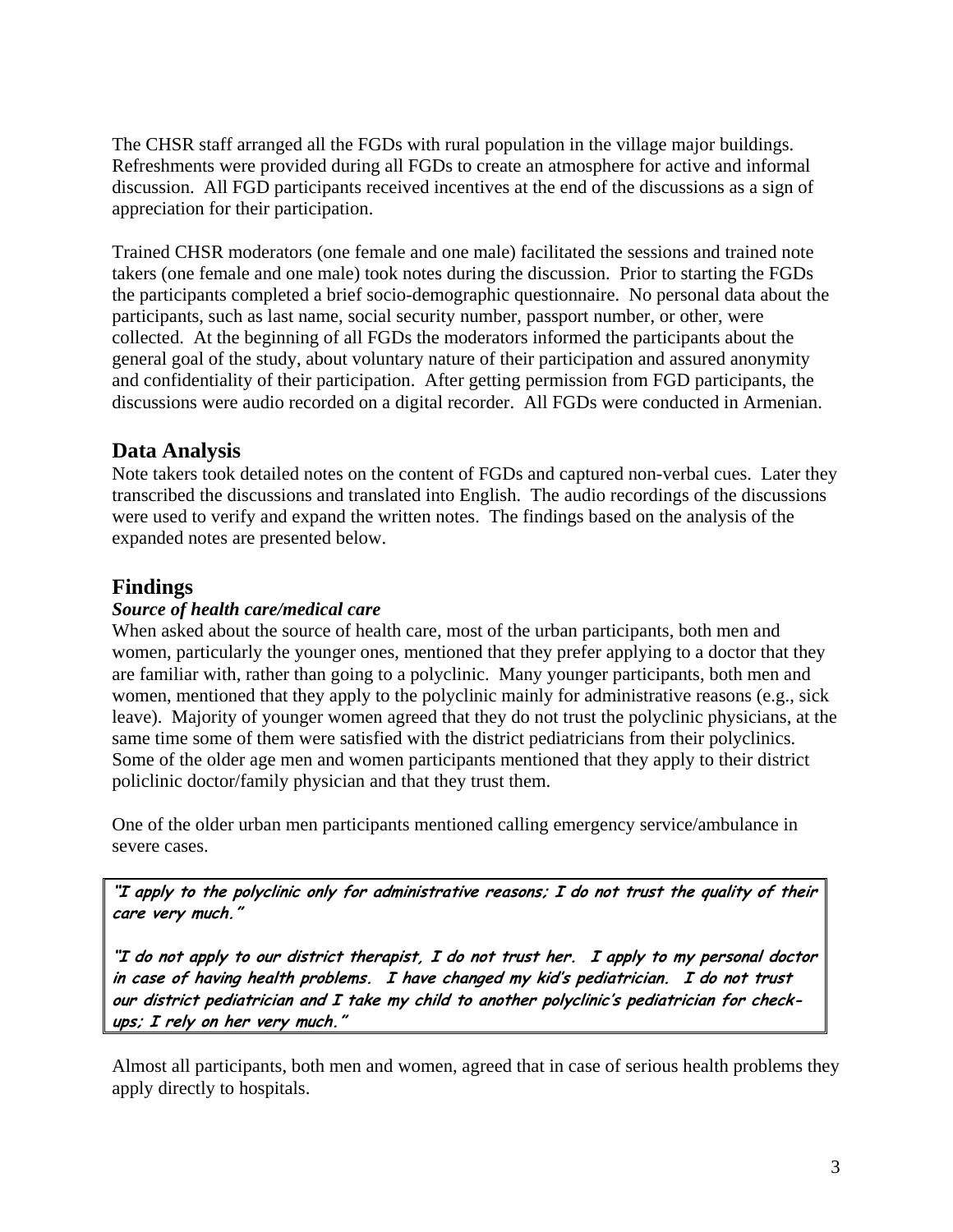In contrast to urban population, virtually all rural participants, both men and women, mentioned local ambulatory/family doctor as the first point of contact for medical care. For more complicated cases participants looked for care in city hospitals. Both urban and rural participants reported that they seek medical advice from pharmacists working in neighborhood pharmacies, as well as physicians providing free medical counseling in pharmacies. Participants mentioned that they trust them and rely on their advice.

**"We have a pharmacy in our neighborhood and there is a doctor-consultant there, who works there twice a week. We can apply and receive his consultation for free. We often use his services."** 

**"Sometimes I consult with the pharmacist from a drug store who is much more knowledgeable than any doctor."** 

**"There are very good specialists in the pharmacy, who are more competent than doctors. Sometimes I apply to them in case of having health problem; for example, they advise me which antibiotic is better to use for a health problem I get."** 

#### *Reasons for seeking medical care*

During the FGDs the study team revealed that virtually all participants apply to medical providers only in severe cases. However, participants reported that they seek pediatric care every time their child needed it. Most of participants, especially in rural areas, mentioned lack of financial resources as one of the major obstacles for not seeking medical care. Some participants reported lack of trust towards physicians and were dubious about the medical care they were receiving. A few participants stated that it was not common in Armenia to visit doctors for preventive reasons.

**"We apply at the last possible moment, only when we see that the illness can have serious complications."** 

**"We apply at the last possible moment. The only exception is for children".** 

**"…I apply to a doctor only in severe cases. I do not trust doctors. Imagine I had visited gynecologist twelve years ago when I had my last delivery. Of course this is not normal, but I do not trust them, there is a threat to be infected during the examination."** 

#### *Satisfaction with care/services*

Although many participants mentioned that they were satisfied with their last health care visit, almost all participants, men and women, agreed that medical care was not affordable for everyone, despite the fact that primary health care services were claimed to be free. Some of the urban participants expressed concerns about the quality of lab tests in polyclinics. Some urban women participants were dissatisfied with the physical conditions of the polyclinics in contrast to rural women participants who rated physical conditions of their ambulatories as excellent.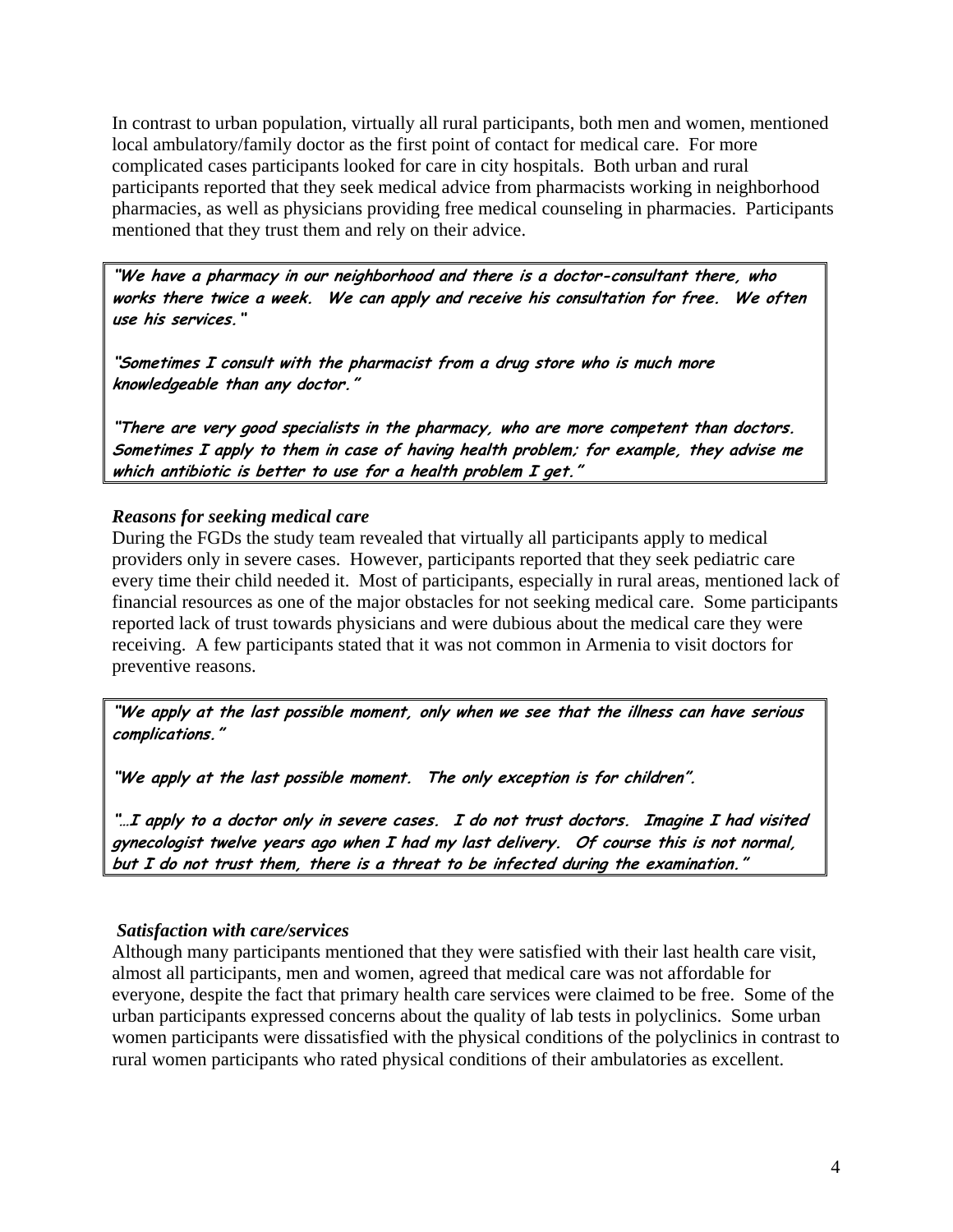Virtually all rural women were satisfied with the quality of care provided by the ambulatory doctor; however they were unhappy with high prices for specialized care. According to rural women participants, based on the referral from their ambulatory doctor, they could receive free specialized care in city hospitals. However, all rural women participants were extremely dissatisfied with the quality of free specialized care provided based on the referral from ambulatory doctors and complained about the careless attitude from narrow specialists and poor services provided. They also mentioned that they have to get to the city or regional center for specialized care.

Rural women participants also mentioned that sometimes they prefer to apply to a private facility for specialized care since they pay there the same amount as in a public facility but receive better care. They also reported that sometimes they can negotiate the price in a private facility and still get quality services. Urban women also expressed positive opinion about physicians' attitude toward patients in private facilities and also mentioned about better physical conditions of private facilities.

Some older men participants, both urban and rural, mentioned very high prices for diagnostic services. A few older rural men mentioned lack of narrow specialists and lack of diagnostic equipment as one of the reason for seeking care in the capital, which was not always affordable.

**"…She (ambulatory doctor) is very kind to us. She gives referral forms to her patients especially to them, who cannot afford to pay for health care services."** 

**"I am also very pleased with our ambulatory doctor. I applied to her for several times and she was very kind and attentive to me. Also she administered me the treatment and I am very pleased with the outcome."** 

**"… The physical conditions (of the ambulatory) are superb, and everybody would like to have such an ambulatory in their village."** 

**"…I went to the health care facility where I was referred for diagnosis and the doctor was not carefully examining me, because I was free of charge patient. I knew that I was eligible for free care, but I paid her in order to be examined more accurately. When you do not pay to a provider, you receive unpleasant attitude."** 

**"…I am satisfied with hospital care, but I am really dissatisfied with my district physician. I had problems, I visited her, but she did not give me any real answer about my care. I mean she is careless and does not provide any confident answer."** 

#### *Getting health information, topics and sources of information*

None of the FGD participants mentioned seeking preventive information from health care facilities. Some of them reported receiving information from familiar physicians or nurses on how to protect their health; few participants agreed that pharmacists are also a reliable source for preventive information.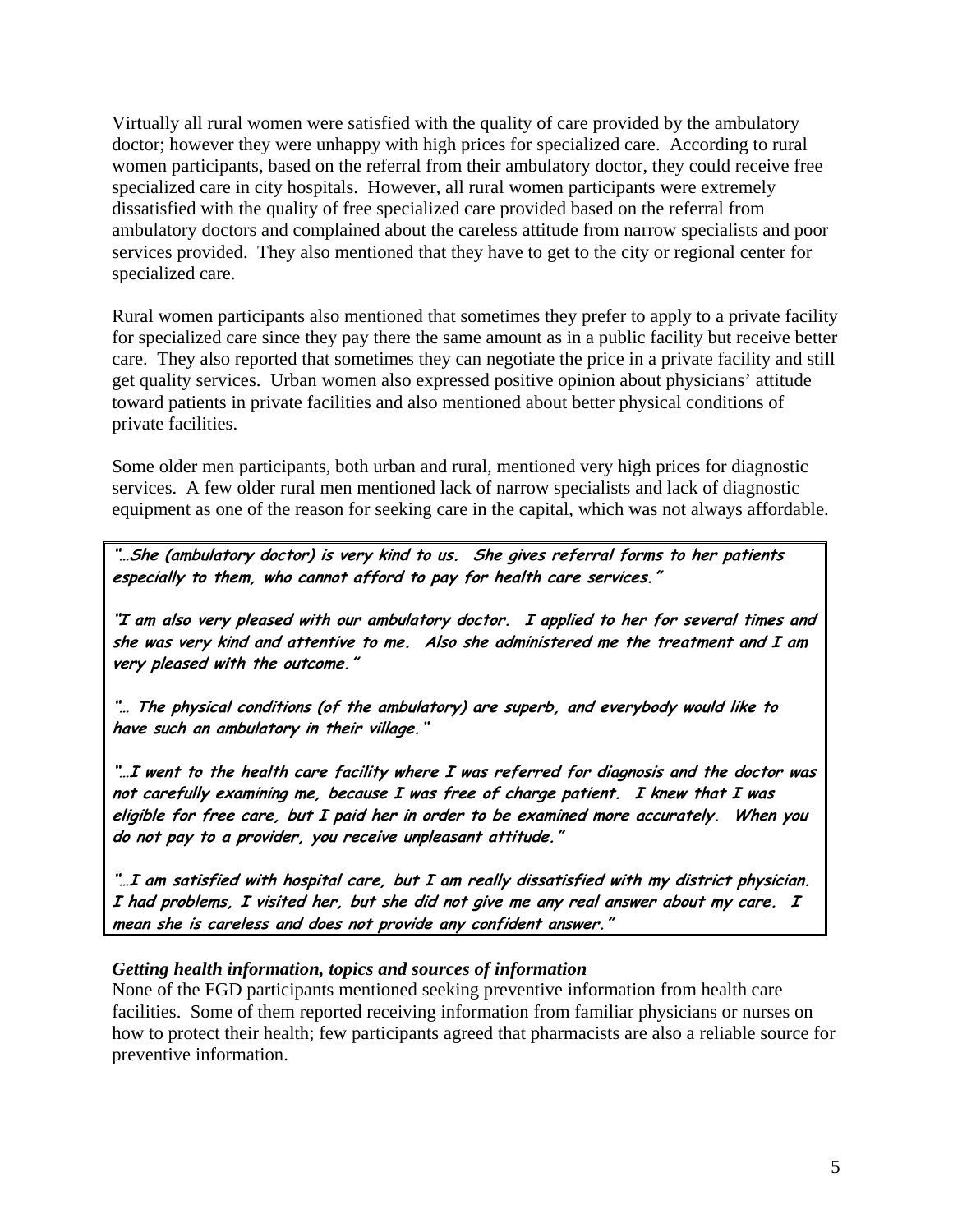All participants, both men and women, urban and rural, mentioned TV, radio and newspapers as the primary source for such information. Among the most popular TV health programs participants mentioned "Malakhov plus", "Aroghcharan", "Bzhishk Petrosyani mot". However, rural women stated that they do not subscribe to or buy newspapers and they do not have time to watch TV, especially in planting and harvesting seasons.

Many rural men participants, both young and old, mentioned getting health prevention information from family doctors (or nurses) or district physicians. Few urban men participants mentioned pharmacists as a reliable source of health information. One of the urban men participants in addition to TV also mentioned books and magazines as a source for health promotion information.

In addition to the listed sources, urban women mentioned Internet as one of the sources for healthy lifestyle information. None of the rural, both men and women, participants mentioned Internet as a possible source of health information.

Only one of participants mentioned changing the source of health promotion information over the past two years, i.e., getting it from Internet.

**"…My neighbor is a doctor and I ask her in case of having such questions".** 

**"…No, we do not apply to the health care facility to receive specific information on preventive health care".** 

**"On TV there are several programs on different channels that provide information about healthcare".** 

**"…I receive information from the head of our pharmacy that is worth thousand doctors".** 

Among the topics that the participants would like to get information about, rural younger women mentioned psychological health and urban younger women reported that they were interested in healthy lifestyle, healthy nutrition, reproductive health, sports and physical activity, allergy, and cancer.

All participants agreed that TV and radio were good channels for health information dissemination. Older urban men also mentioned that since mothers were in close contacts with schools, schools could be considered as a good source for information delivery and further dissemination by mothers. One of the older urban man participants mentioned school social science teachers as a good source for information dissemination. Younger urban men participants mentioned also mobile phones for sending SMS on health topics. One of the younger rural men participants mentioned airing health information during advertisement breaks on TV and having educational sessions with population organized by physicians.

Another younger urban man mentioned that family doctors could disseminate such kind of information. One younger rural woman mentioned distributing printed materials in ambulatories.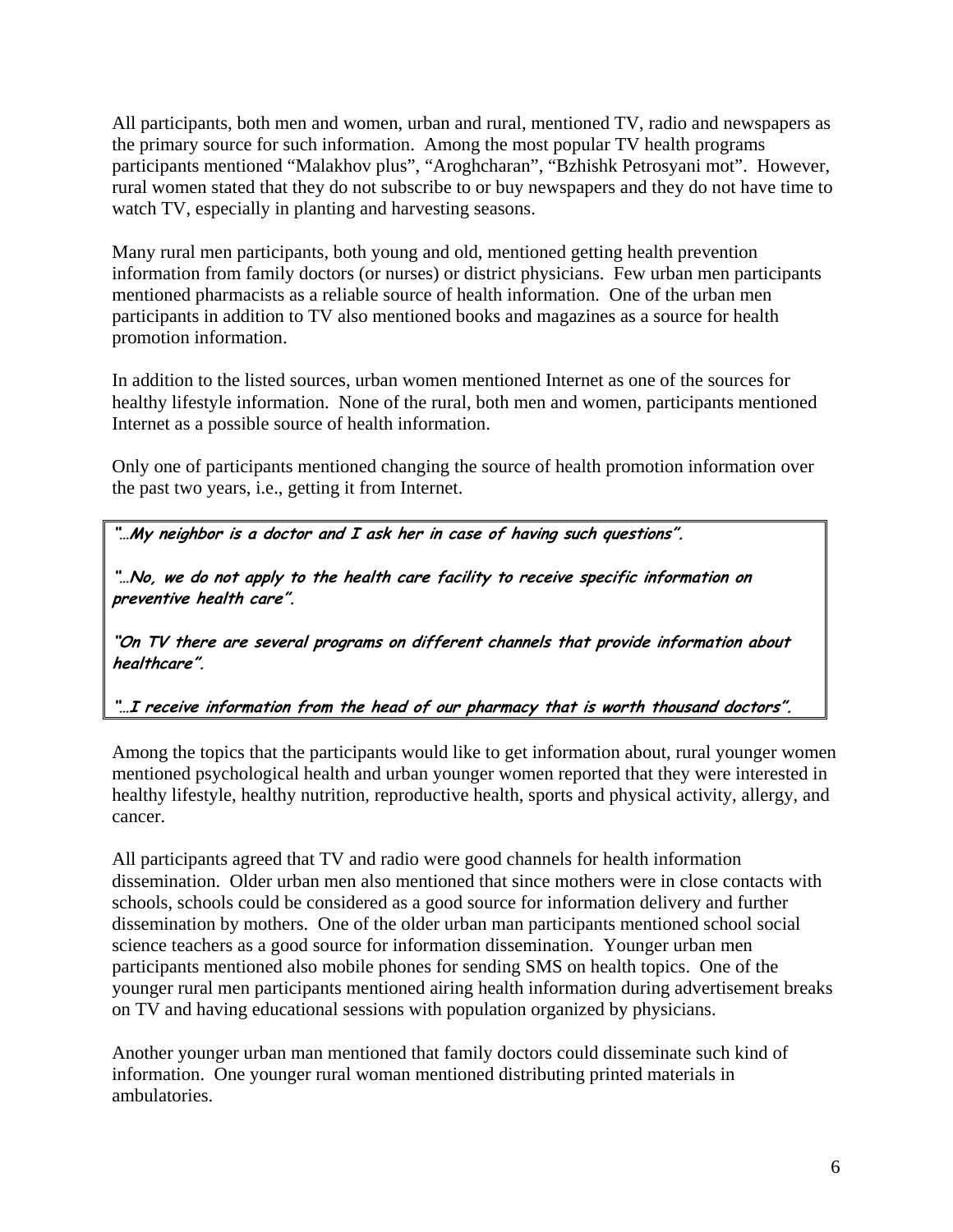When asked about any recent health promotion campaigns that they could recall, older urban participants mentioned AIDS prevention. Younger urban men participants mentioned immunization promotion campaign (they saw posters in public transportation). One of the younger rural men participants mentioned dental health promotion TV programs. One older rural man mentioned "healthy family" initiative supported by the President of Armenia. Several rural older men and younger women recalled anti-smoking campaigns.

**"…There have been a number of campaigns on "healthy family" initiative supported by the President Kocharyan."** 

**'…I saw leaflets and brochures about vaccination and infectious diseases…"** 

**"…There were posters on immunization in public transport."** 

**"…Smoking secession campaigns. I learned that smoking can lead to development of 3000 disease. I asked my husband to quit smoking, because it is harmful, but he did not listen to me."** 

#### *Good quality health care*

When asked about the attributes of good quality health care services, almost all women, both urban and rural, stressed importance of correct diagnosis and treatment outcomes. Majority of urban women participants agreed that professional qualifications of physicians, nice and responsive attitude towards patients, and proper hygienic conditions in the health care facility were the cornerstones of good quality care. Some urban women participants also mentioned importance of proper remuneration and professional development opportunities for physicians as prerequisites for provision of good quality care.

Both urban and rural women participants agreed that reducing waiting time was also an important component of good quality care.

Unfortunately, this question was presented in a different format to men participants: "what were the highest quality services in Armenia." Because of this reason men participants mentioned cardiovascular surgery, general surgery, dental services, vaccination, ophthalmology, and traumatology as services of high quality in Armenia. According to a younger urban men participant, hematology care was not among high quality medical services in Armenia.

However, a few urban younger men participants mentioned the importance of proper basic education and opportunities for professional growth for physicians as a part of a good quality care.

#### **"Quality of care means good outcome of treatment."**

**"…Kind attitude of provider, responsiveness to patient needs are important too. Also it is necessary that a doctor always improves his knowledge; always works on his professional growth."**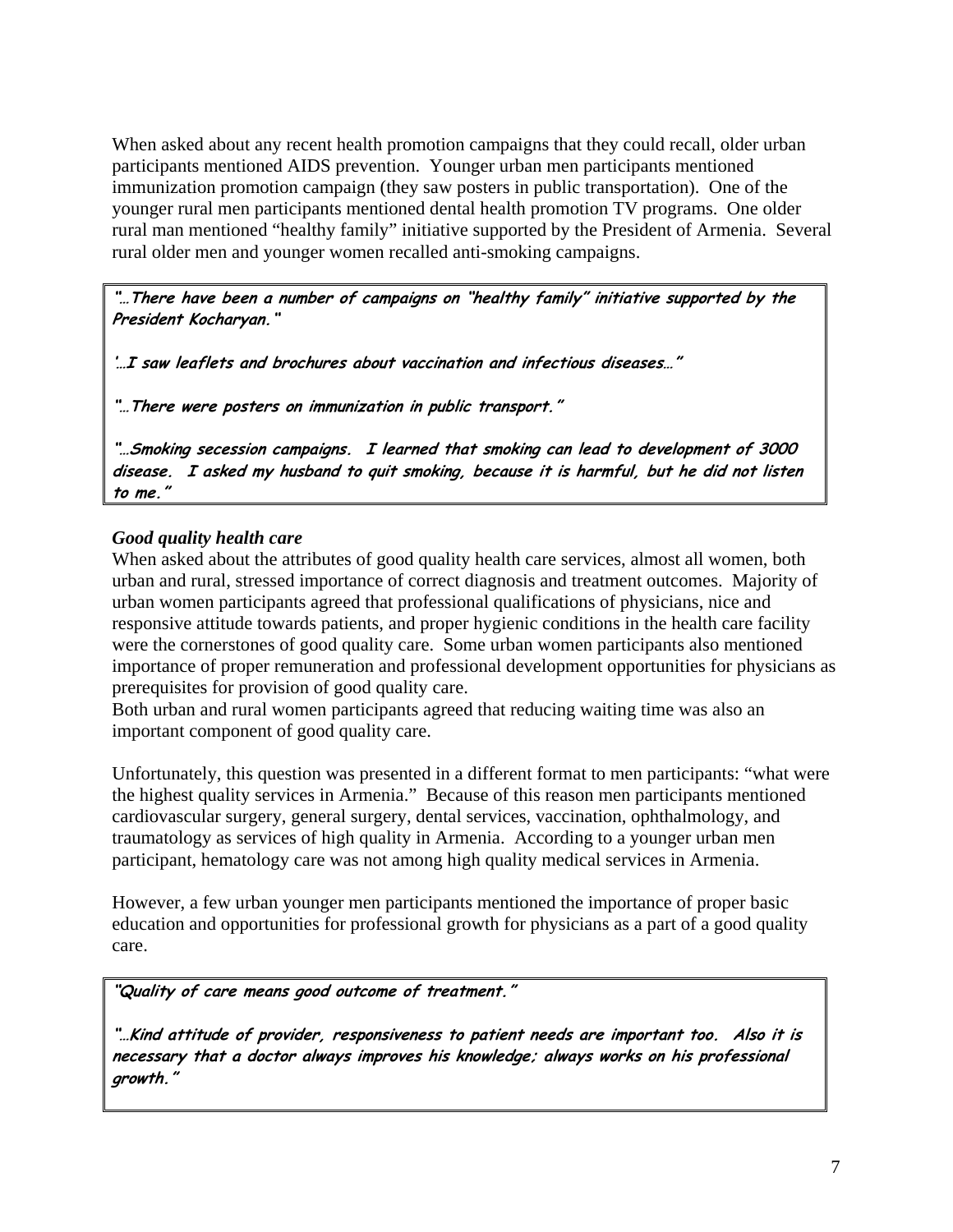**"…But there are many problems in regards to specialists. The doctors do not receive trainings."** 

**"For many doctors trainings are not accessible in terms of the cost."** 

**"…Correct diagnosis is also very important. In order to diagnose correctly doctors have to improve their knowledge periodically."** 

**"…Also the remuneration should be high in order to make the providers more motivated."** 

#### *Changes in health care*

Although most of the participants mentioned that health care services became more expensive and less affordable during the last two years, some of them were aware of changes and reforms in the primary health care and recent changes in the payment methods for maternity services. Some participants stated that although officially primary care became free, in reality people still had to pay for it. One of the rural men participants mentioned that the general population was unaware of their rights and about free and chargeable services.

**"…They (health care services) became more expensive."** 

**"…I have not seen it myself, but I have heard that polyclinics are now free."** 

**"People do not have information on which services should be provided for free and which should not. And when a doctor asks for payment, we pay without knowing whether that service was supposed to be free of charge or not."** 

**"I think only the equipment and physical conditions might be improved in some health care facilities, but I do not think that care became more affordable."** 

**"I changed my polyclinic because I was not satisfied with care in the old one."** 

**"I am a retiree and currently receive drugs for free."** 

Many participants, especially in rural areas, mentioned that health facilities became better equipped with diagnostic devices.

Few rural men participants mentioned that primary services became free of charge.

Some participants reported that the quality of healthcare services has improved during the past two years and they explained it with availability of better diagnostic equipment and modern medicines rater than with physicians' qualifications. However, one of the urban women participants mentioned that after introduction of open enrollment system, physicians started competing for patients and trying to improve their knowledge and skills.

Few younger urban women participants mentioned that they were dissatisfied with services in their district polyclinic and they have changed their policlinic.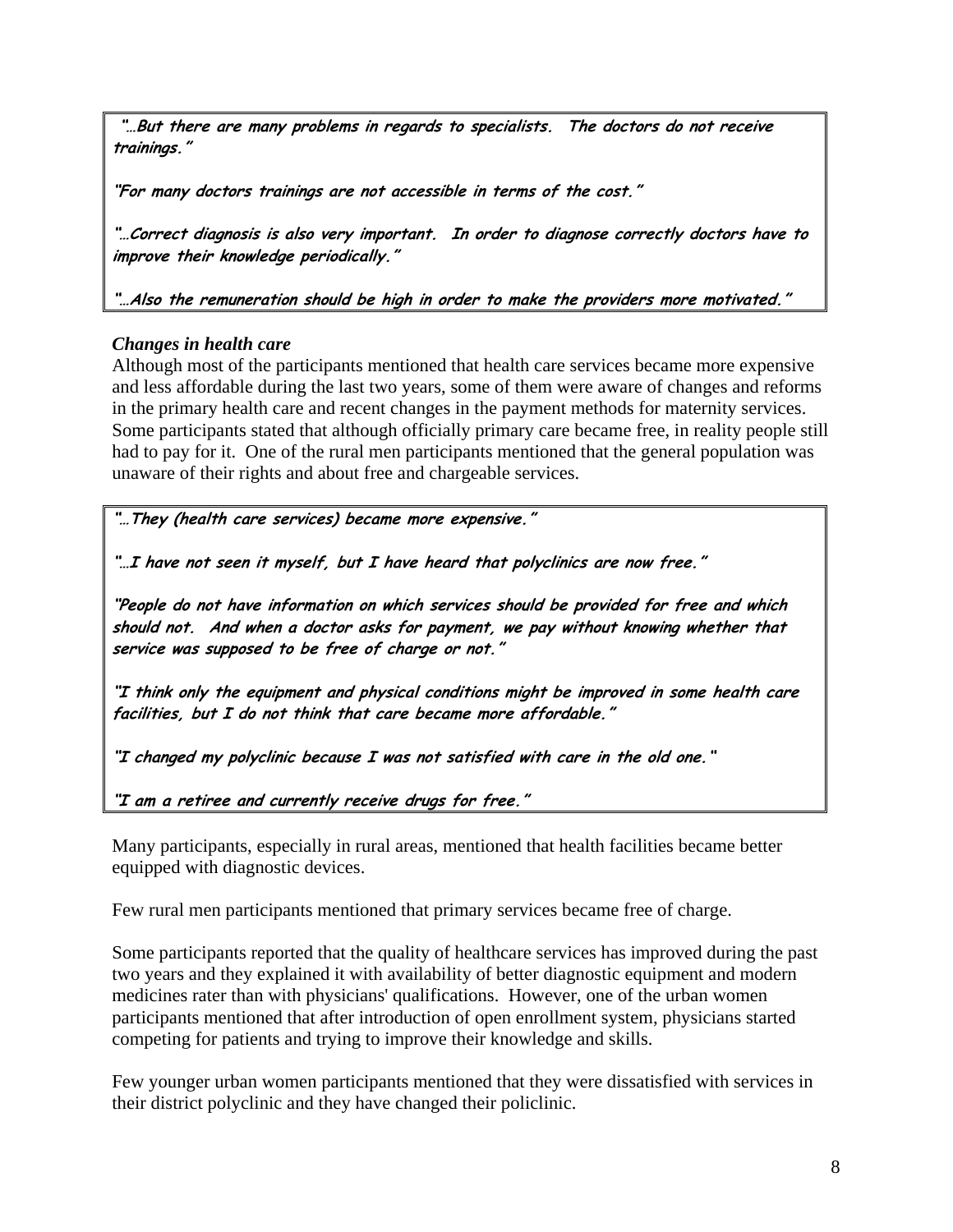**"…Because of the trainings and new equipment the quality improves."** 

**"Currently every patient chooses his/her doctor. And this forces doctors to improve their qualifications in order to be chosen by a patient."** 

Although all rural women participants were extremely satisfied with their ambulatory doctor, who provides health care services to the population of three neighboring villages, they mentioned that they do not have other choices and cannot change their physician.

Almost all participants agreed that they, as individuals, could not do much to change the current health care system. Many of participants mentioned that government and health officials should improve the situation. One of the younger urban participants mentioned that it was necessary to monitor and evaluate the health care system periodically and introduce changes accordingly.

**"…Establish a special institution that will periodically assess the health care facilities and make appropriate recommendations for improvement of facilities and their providers' performance…"** 

At the end of FGDs participants were asked if they would like to add something that was not discussed during the sessions. Many participants expressed opinions about importance of primary and secondary prevention. Particularly, several participants discussed importance of disseminating health information among population and preventive check-ups. A few participants discussed issues around health insurance. Some participants raised more social issues.

## **Conclusions**

#### **Where people access health care**

In general, the first point of contact for medical care for rural population was local ambulatory or policlinics. For specialized care rural population applied to city hospitals. Older urban population utilized primary care more often than younger population. According to younger participants, they preferred to apply either to a doctor whom they already knew and trust, or directly to hospitals. Younger women, both urban and rural, tended to seek pediatric care in polyclinics.

#### **Main medical reasons to access care/services**

It could be concluded, that people, both urban and rural, seek medical care mostly in extreme cases. Usually they did not apply to doctors either for preventive reasons, or for minor sickness. Pediatric care was utilized when needed.

#### **Satisfaction with care/services**

According to rural participants, they were pleased with the primary care services provided by their ambulatory doctors, however, they were dissatisfied with the specialized care, particularly physicians' attitude and service, provided in specialized facilities. Also, health care services